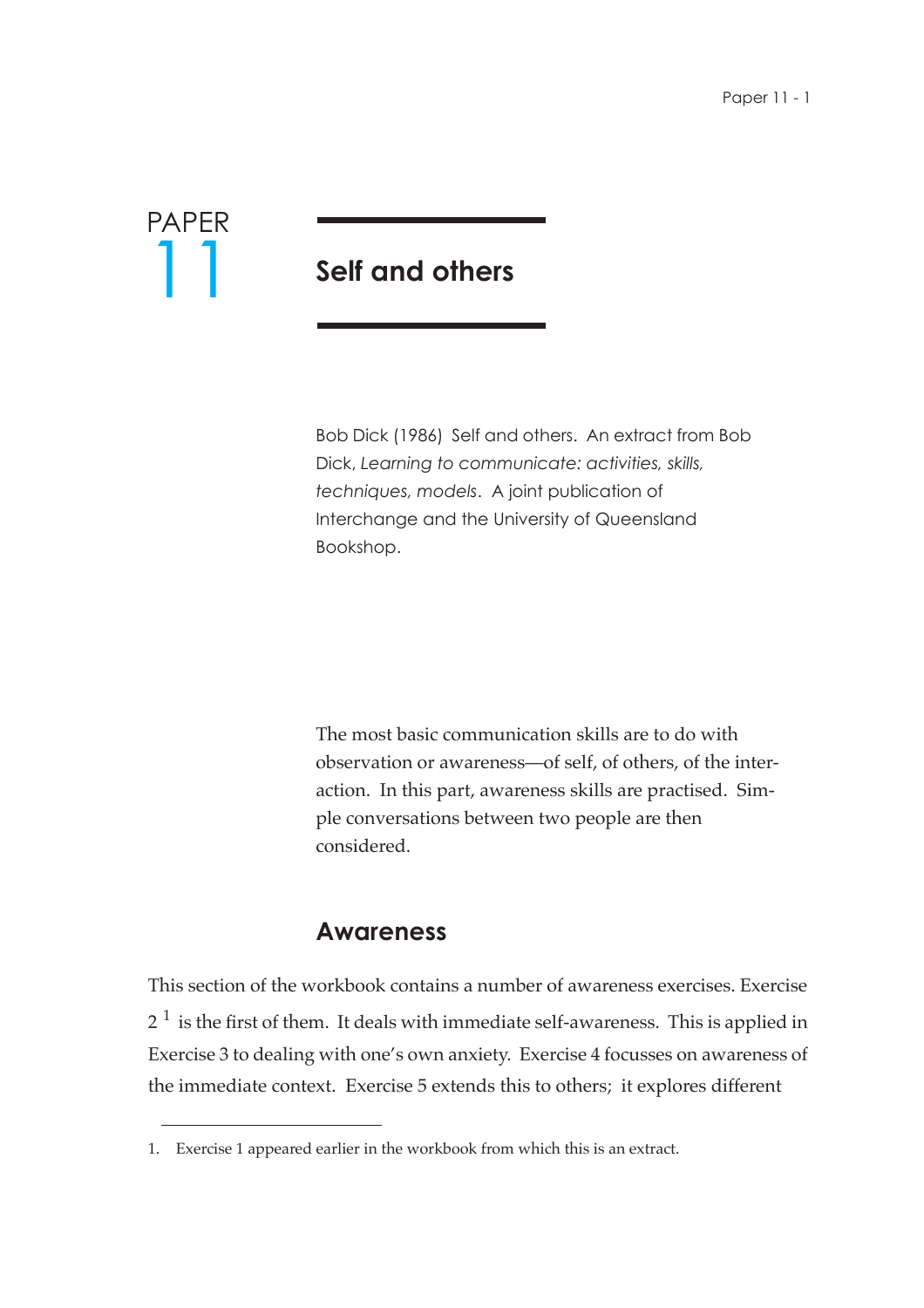types of awareness in the context of face-to-face communication. In Exercise 6 you are invited to consider a number of questions about face to face communication, and draw some conclusions.

You can do a lot to enhance the quality of communication by approaching it with heightened awareness of yourself and others. There is a frame of mind which, with practice, you can learn to recognise and adopt. The aim of these exercises is to help you to do this. At the same time you will be encouraged to discover for yourself some of the important personal dimensions of face-to-face communication.

#### **Exercise 2 Self Awareness**

Follow the instructions below as someone reads them aloud to you.

If there is room to do so, and the floor is carpeted or you can work outside on the grass, lie down on your back. Have your hands by your side, or resting lightly on your thighs. Place you legs together, uncrossed.

Otherwise sit comfortably on a chair, preferably one with an upright back. Have your feet together, resting on the floor directly below your knees. Sit straight but relaxed. Rest your hands lightly on your legs, just above your knees.

Now relax and be comfortable. Close your eyes gently.

Let yourself become aware of the sounds around you. Become aware of how many sounds you can hear now that you are attending to them. Relax, and listen. Do not try to do anything in your mind with the sounds, just let them lead your thoughts wherever they will. Relax, and listen ...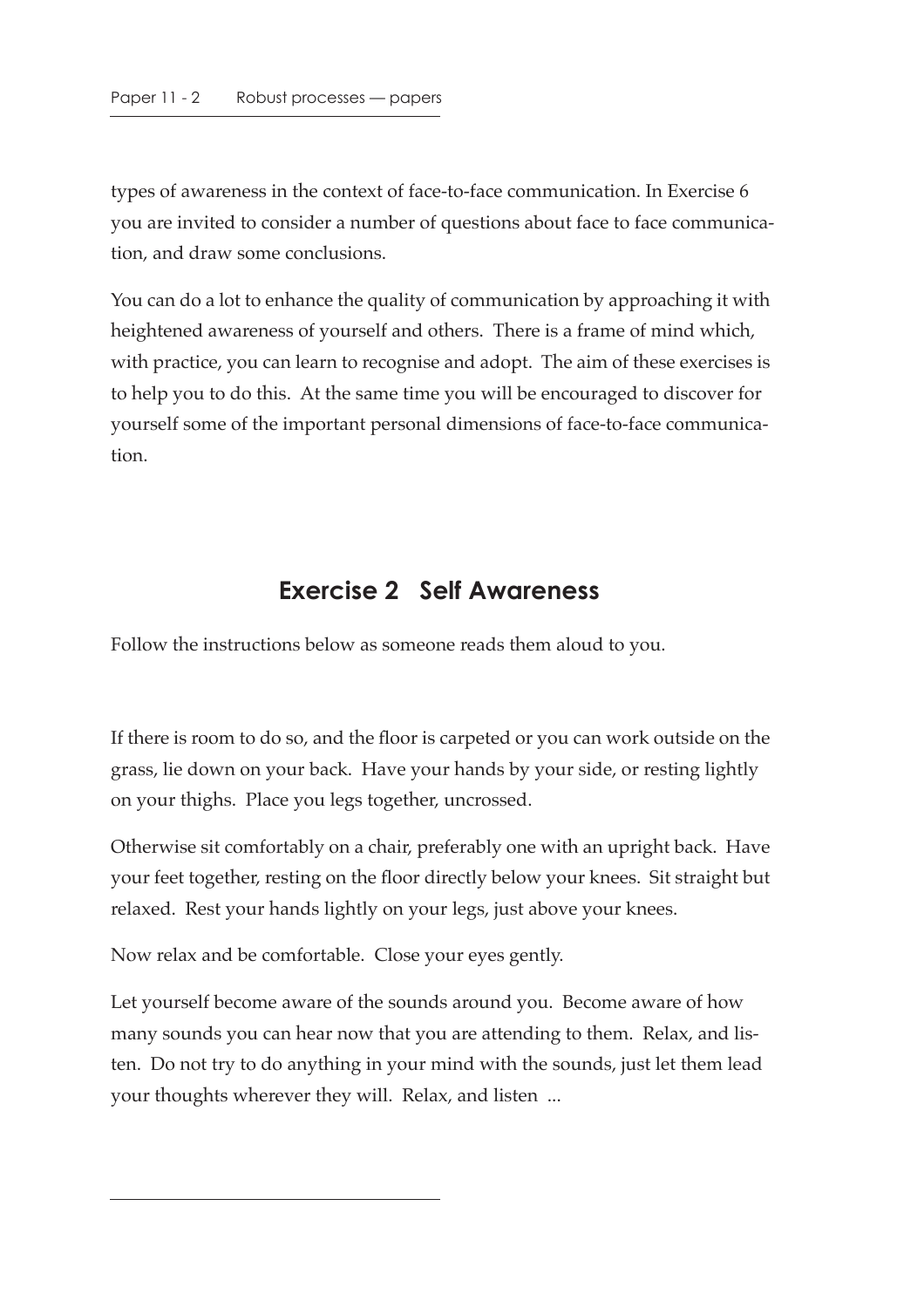... Let your awareness move to your own body. Become aware that, with your eyes closed, you can still know how you are positioned. Become aware of the touch of your body against the chair, or the ground -- of one part of your body against the other. Move gently, and be aware of the senses that signal your movement to you. Now be still. Relax, and be aware ...

... Let yourself become aware of your breathing. Do not control it -- just be aware of it. With your senses, follow your breath as you breathe in ... and breathe out. Be aware of the senses that allow you to follow your breath. Do not try to think about your awareness. There is no need to shut out your thoughts, but just let your mind go where it wants to while you remain aware. Relax, and be aware ...

... Let yourself become aware of your inner self -- the tensions in your muscles - perhaps the sound or feel of your heartbeat -- your emotional reaction to this exercise. Let your thoughts just fade as you maintain your awareness. Just relax and be aware ...

When you are ready, let your awareness return in its own time to your surroundings. Be aware again of what you can hear. Open your eyes. When you are ready, stand slowly. Stretch. Yawn.

 $\overline{\phantom{a}}$ 

Return your attention to the people around you.

In later exercises you will often be asked to relax before beginning. If you can remember the feeling of relaxation and awareness, you will find it easier to recapture it when you are invited to do so.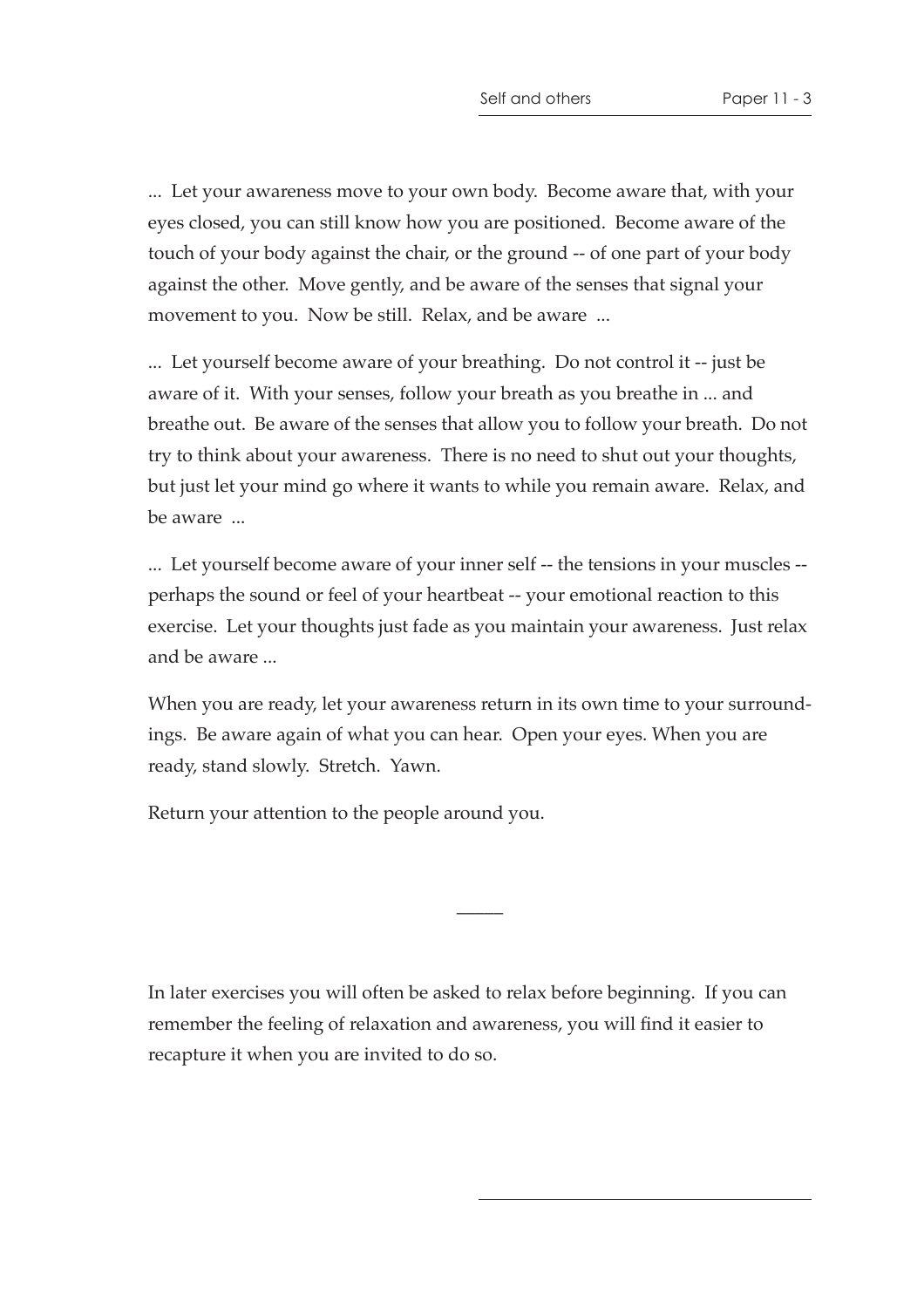# **Exercise 3 Identifying and managing anxiety**

This is an exercise for individual work, with occasional interchange of information in pairs. You will first identify a situation where you felt under mild stress. You will use your recollection of this situation to help you to identify the symptoms that best indicate to you that you are stressed. You will then practise relieving these symptoms through the use of deliberate relaxation.

As you work through this exercise you will once again be asked to be aware of your own body's reactions to what goes on about it. You can use it for further practice at self awareness.

Where you are asked to record any material, space will be provided in the workbook at the right hand side of the page.

1. Imagine looking through your diary (or actually do so).

Starting with today, flip back through the pages. Each day, recall the various things that you did.

As you remember an occasion which was even mildly stressful, write it down in the space on the right.

- 2. Look back over the list of stressful occassions you have recorded. Choose one of them which is in some way typical of the things you find most stressful.
- 3. Recall the chosen situation in as much detail as you can. When and where was it? Who was there? Recall when it first began to be stressful. What were you doing? Where were the others? What were they doing? What were they saying?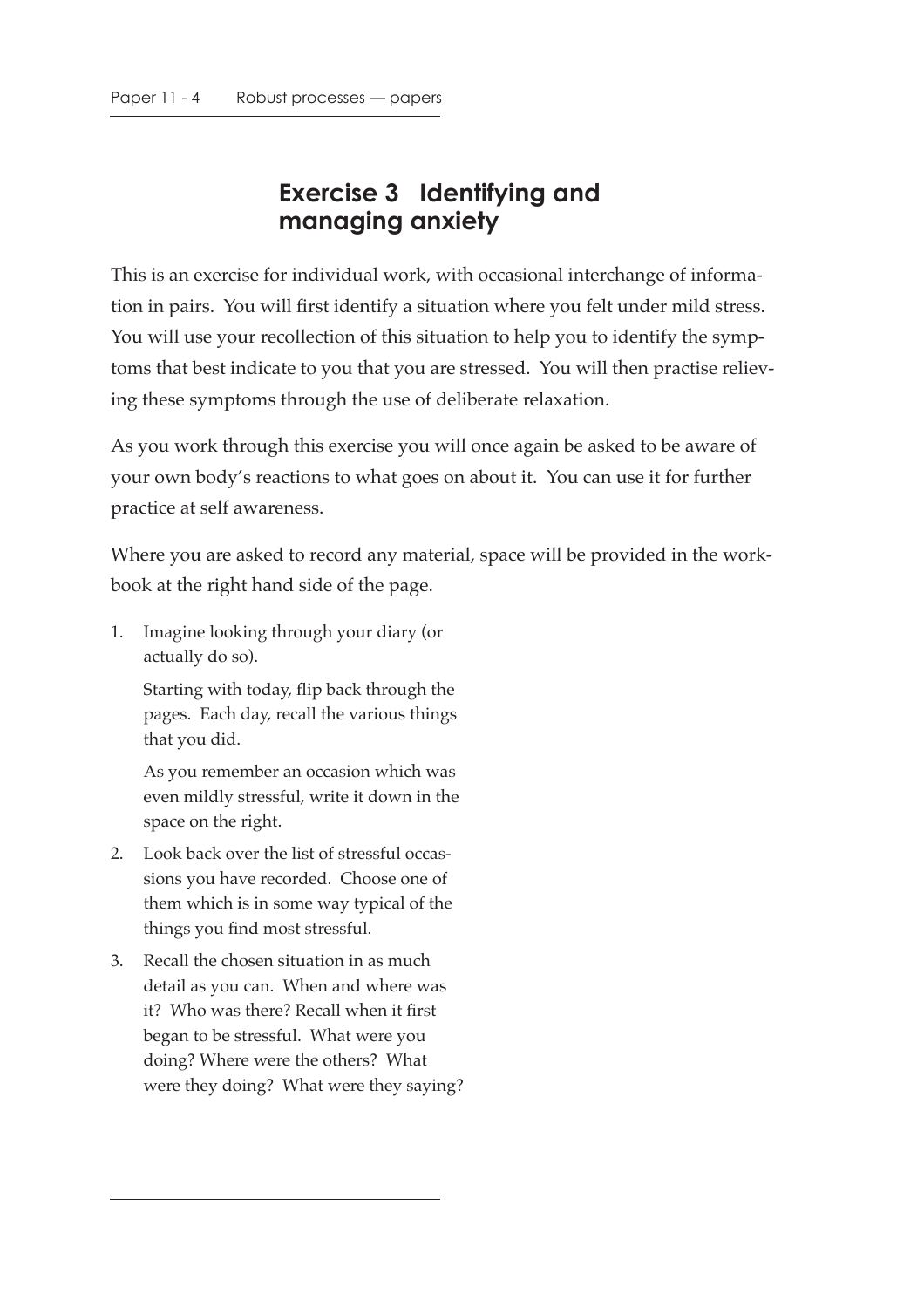As you begin to recall it, your body will begin to react to your recollection. You will probably begin to experience in weakened form the same feelings you felt then.

Recall how your body reacted to the stress. What were the signs that your body used to tell you that you were under stress?

As you recall some immediate bodily response to the stress, record it in the space on the right.

4. Continue imagining the stressful situation as vividly as you can. Then, when asked to do so, stand up, take a deep and even breath, stretch, and then as you exhale let all the tension flow out of your body.

Notice the difference between the feelings of stress, and the feelings of relaxation. Notice how you can relax yourself at will, provided you recognise that you are under stress, and do something about it.

5. Working with the other members of your group, compile a list of the early warning symptoms of stress. As others list the way they respond to stress, you will find that some of these responses are also true for you. When they are, add them to your own list.

Much of the time you may not realise you are under stress until the stress becomes serious. The sooner you recognise a stressful situation, the more effectively you will be able to relax.

Three steps in stress management are

*Awareness*: Use the early warning symptoms identified earlier to become aware of stress as early as possible.

*Relaxation*: Take control of your breathing; if the occasion permits, stretch and yawn; deliberately relax.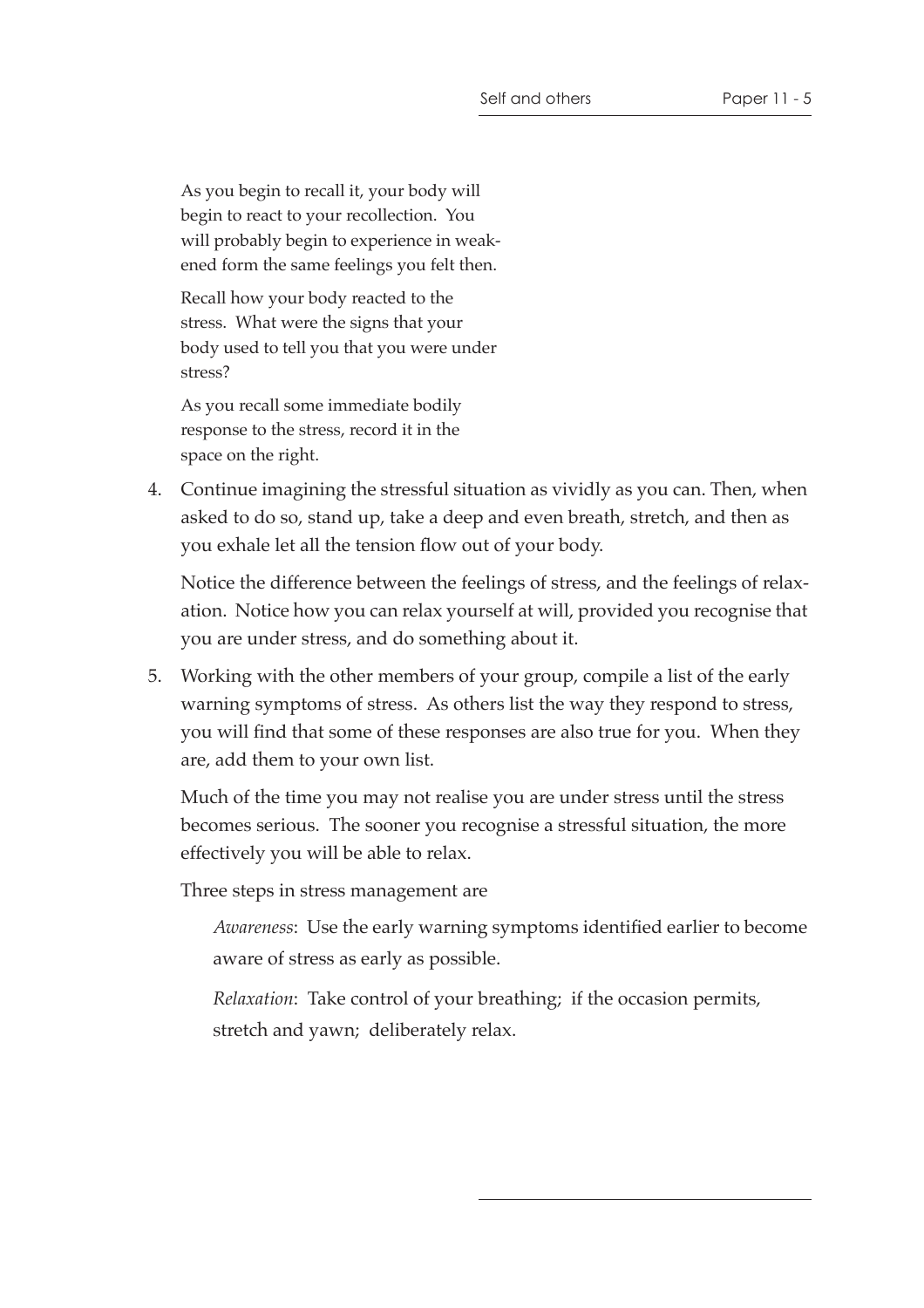*Expression*: If still tense, act out the feeling in some way by adopting some safe fight or flight behaviour that does not make the problem worse.

You have so far developed the information to practise the first and second of these. The remainder of the exercise addresses the third ...

6. In the space below, make two lists -- one of 'fight' behaviours, and one of 'flight' bahaviours, that would help reduce stress or anxiety.

 7. Now return to the list you have compiled. Underline those fight and flight behaviours that do not make the problem worse.

At different times our level of arousal differs. We can become aware of the level of arousal if we choose to do so. It's a bit like a temperature gauge in a car, which often has a band of temperatures which represent a normal operating range. Below the normal range the car engine does not operate very well. A little beyond the normal range it does, but not for long. At higher temperatures the engine will be irreparably damaged.



Though notice this. The temperature gauge isn't much use unless the driver looks at it from time to time.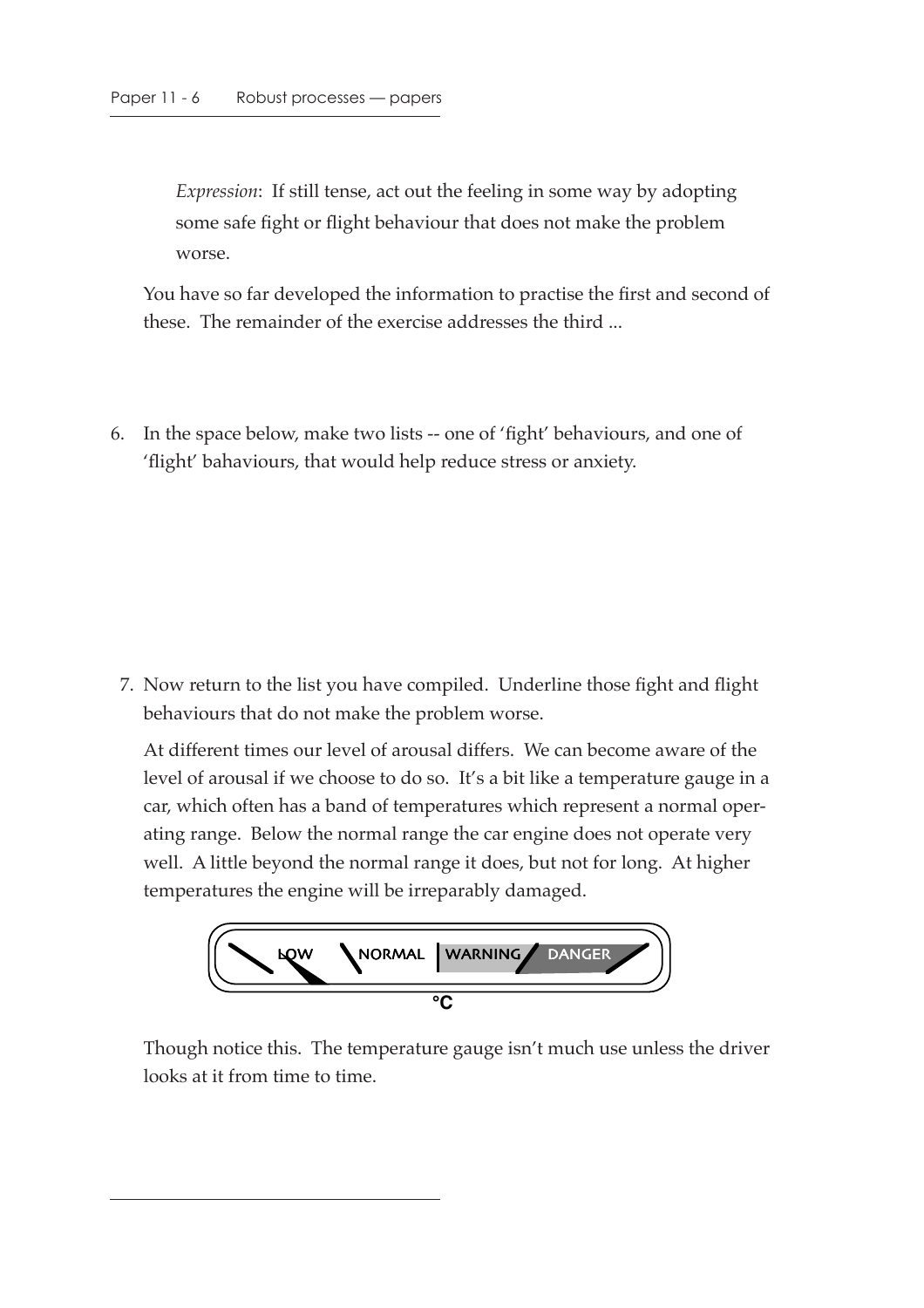With people there is an added complication. Each of the zones marked 'low' and 'warning' can feel pleasant or unpleasant. We use different terms to refer to them: relaxation or boredom; excitement or anxiety. Within the warning zone we find it hard to keep control, but can do so. If we become further aroused our self-protective mechanisms take over and we switch into anxiety-solving.

- 8. Think of the occasions when you did things you later wished you hadn't, particularly fight or flight behaviours. Are there any symptoms which tell you when your arousal is in the warning zone, and rising.
- 9. Compare notes in your small group. As other people report safe fight and flight behaviours (step 7) that seem useful, add them to your list if you wish. As other people report useful early warning symptoms of high arousal levels, add them too.

### **Assignment 1 Stress log**

During the next five working days, try to maintain an awareness of ...

- how stressful different types of situation are for you;
- how it feels for you to be stressed;
- at what level of stress you find it hard to maintain control; and
- how you tend to behave when you are under stress.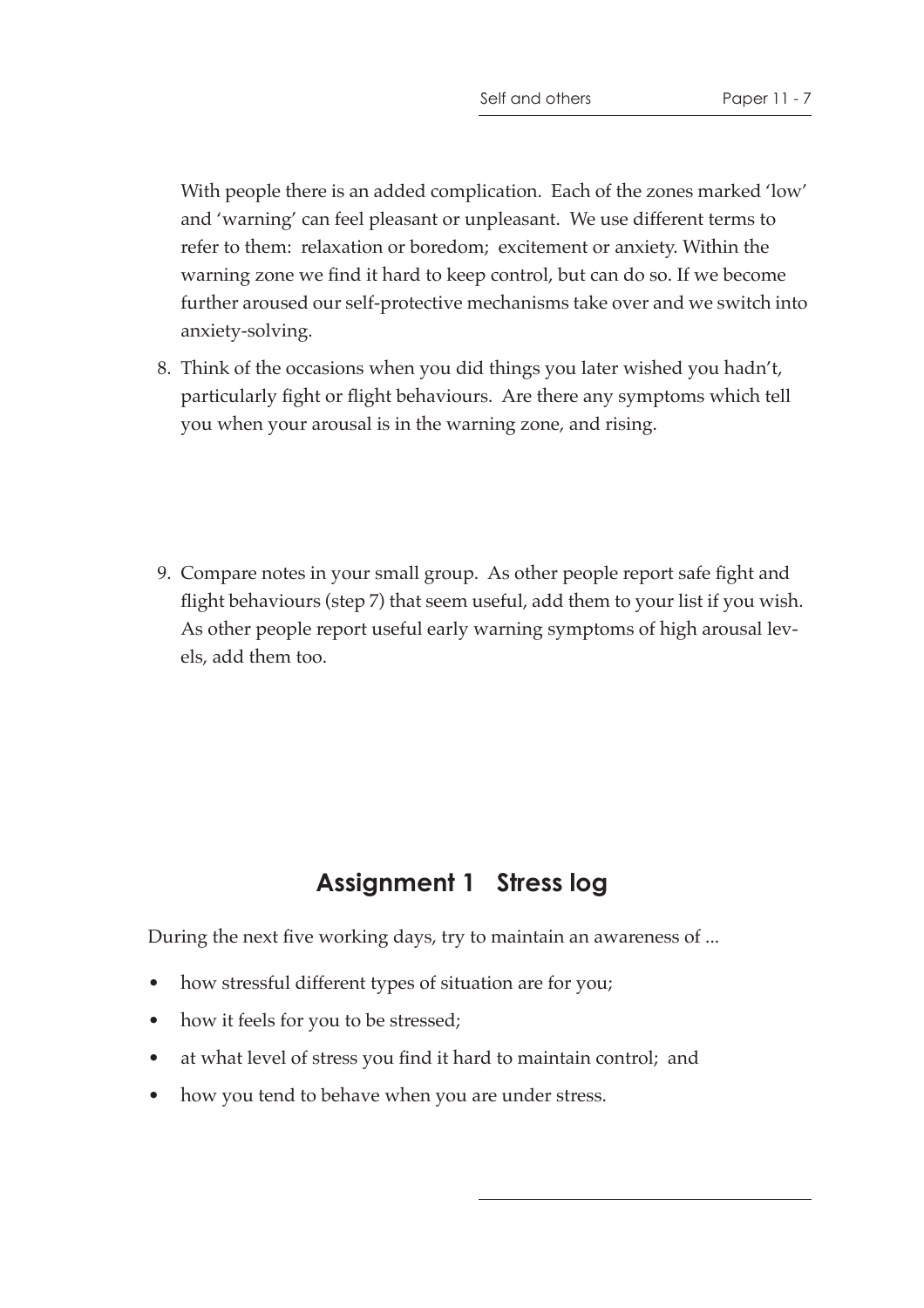For each of the five days, set aside five minutes in the evening to reflect on these dimensions of stress.

At the end of the five days, briefly answer the following questions (using the space provided, if you wish):

#### **Home worksheet 1: Stress**

- 1. Briefly define a 'stressful' situation. Give an example, and use it to illustrate your definition.
- 2. Briefly explain the difference between a situation that makes you feel anxious, and one that excites you. Briefly explain the similarities. Give an example of each, and use them to illustrate the similarities and differences.
- 3. List the six or seven 'early warning symptoms' that seem to be most reliable in indicating to you that you are under stress. Of the six or seven, which are you usually most immediately aware of.
- 4. Briefly describe one instance where you succeeded in reducing the level of anxiety through awareness and relaxation. Describe how you did it.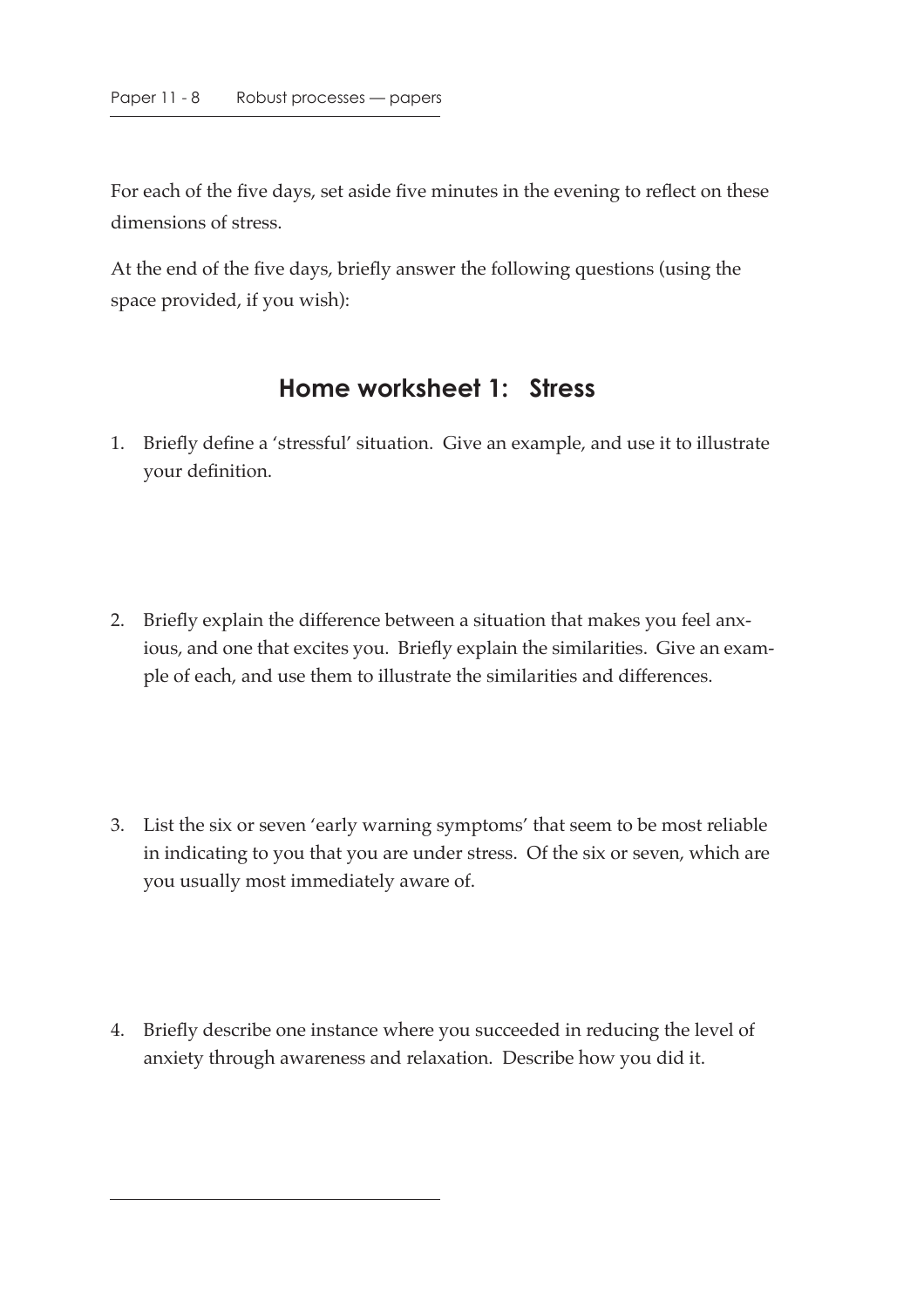5. Briefly describe one situation when you did something you later wished you hadn't. How often does this happen? At what level of stress does it happen? What can you do to recognise your growing stress before it happens?

### **Exercise 4 Listening and reporting**

Work in pairs with someone you already know. Move away from other pairs to give yourself some room and reduce the distracting effect of their talk. Sit beside each other, closely enough so that you can hear each other clearly without having to talk loudly.

In this exercise you are to practise discriminating between information and interpretation. Information consists of the basic data which are immediately available to your senses. Interpretation is the meaning that you read into the basic information.

"I hear footsteps on gravel" is interpretation. A report which is nearer to being information might be -

"I can hear a regular sequence of sharp, crunching sounds which seem to come from successively different points in space."

The aim of this exercise is for you to determine from your own experience how you use and report information. For the exercise you will need to allot two roles, "A" and "B". You will each have a turn at both.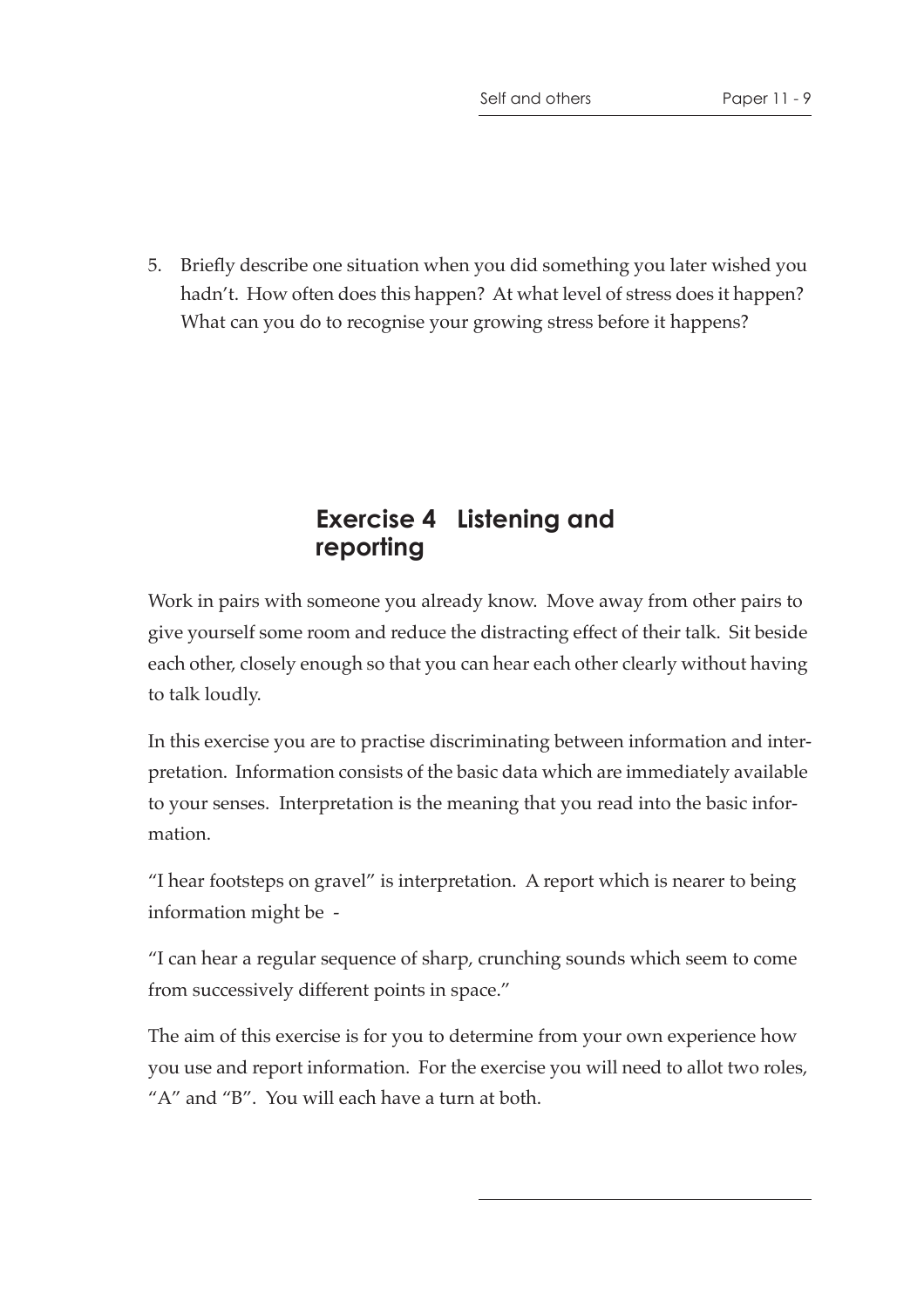Your role as A is to listen carefully to any sounds you can hear, and report them to B. You are to try to report the raw information, rather than an interpretation of it.

Your role as B is to listen carefully to A, and help A to get as close as possible to information without interpretation.

 $\overline{\phantom{a}}$ 

Both close your eyes. For one minute, A reports to B what she can hear. Then reverse roles, with B reporting to A.

When you have finished, briefly answer the following questions individually. Then compare notes in a ten minute discussion. (You can use the space beside each question as working space if you wish.)

- 1. In this exercise, how easy or difficult is it to convey information without interpretation?— impossible, difficult, so-so, moderately easy, a piece of cake? Why?
- 2. Recollect carefully -- which came first into your awareness, the information or the interpretation? ('The information was immediate: I heard a crunching sound, and had to work out what it was' or 'The interpretation was immediate; I heard footsteps, and had to make a conscious effort to hear the sounds as sounds'.)
- 3. Can you recollect times when the other person's report triggered your awareness in retrospect? If so, what do you conclude from this? (If not, don't worry.)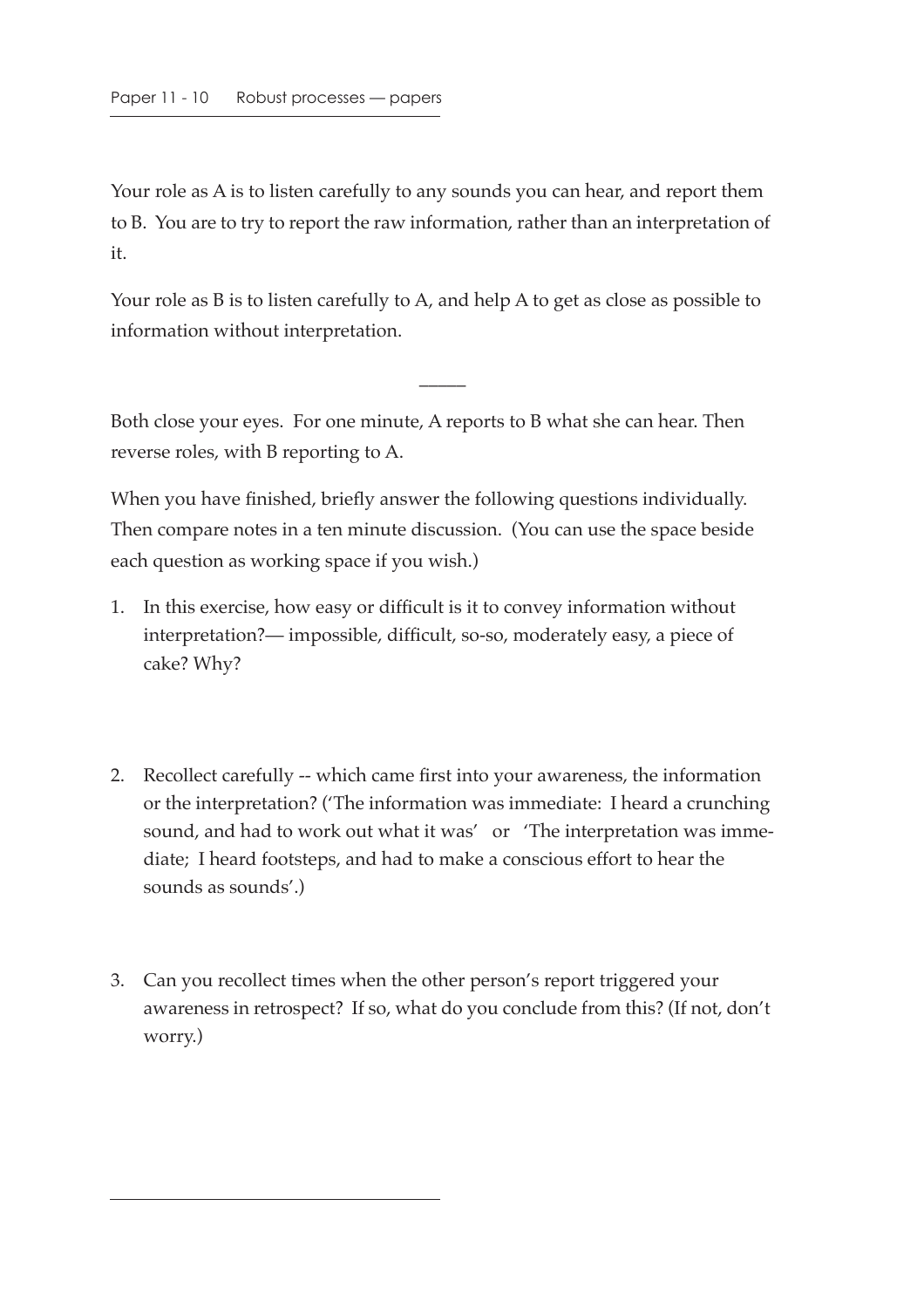- 4. Were there any times when your interpretation differed from the other person's? If not, can you imagine a situation when this might occur?
- 5. Before doing this exercise would you ordinarily have regarded interpretation (e.g. footsteps in gravel) as fact or interpretation? Does this matter? Why / why not?
- 6. Compared to the information you used in this exercise, is the information available to you in interpersonal situations more or less subtle? More or less complex? More or less liable to misinterpretation?
- 7. Now consider the exercise as a whole. What do you see as the implications for face-to-face communication?

## **Exercise 5 "I see, I think, I feel"**

(Based on a gestalt awareness exercise)

In this exercise you will draw on material from both of the preceding exercises as you talk with another person. The aim is to practise distinguishing between what your outward senses bring to you, what your inner senses bring to you, and the interpretations that fleet through your conscious mind as you do so.

The exercise proceeds through four stages. First you will focus your attention on yourself and try to become relaxed and comfortable. Second, direct your attention to the other person and report only what you can see of her. Third, when appropriate, add to this the meaning that you read into what you see. Fourth,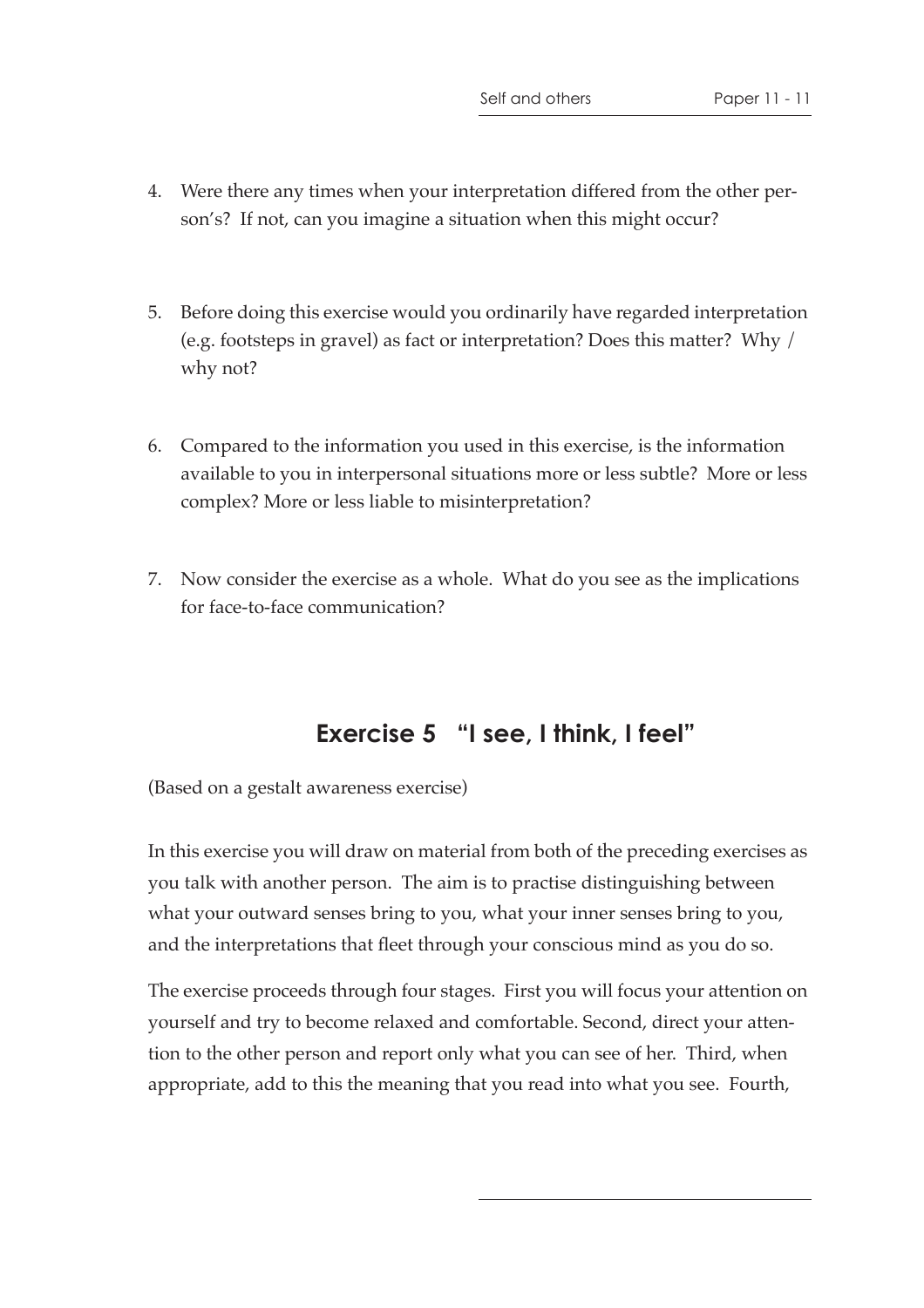add to this your own fleeting emotional responses. These responses may be to the exercise, to what you communicate, or to what is communicated to you.

Choose a partner. If possible, choose someone that you know at least a little, and feel comfortable working with. If you don't know each other take a minute to introduce yourself.

 $\overline{\phantom{a}}$ 

Move away from other pairs to give yourself some room and reduce the distraction of their talk. Sit down (on the floor, if you wish) facing each other. Find a distance where you can look at each other without feeling uncomfortable.

During the exercise maintain whatever level of eye contact is comfortable for you.

**Stage 1** (about half a minute). Sit comfortably. Relax. Become aware of your own level of relaxation. Now, while looking at the other person, become aware of how it feels to give your attention to someone else.

**Stage 2** (about two minutes). Each focus your awareness on the other person. Become aware of what you can see. Take it in turns to report your awareness as it happens: "Right now, I am aware that ...".

Report the more-or-less permanent features of the other person -- appearance, clothing, and the like. Do not go beyond what you and the other person feel comfortable with. Confine your report to what you can actually see, being as specific as you can. Try to communicate only information, not interpretation. When the other person speaks, give her your full attention.

**Stage 3** (about two minutes). Continue as before. Now include also the less permanent features you can see, such as fleeting postures, gestures and expressions. Include momentary hand gestures, and facial expression around the eyes and mouth. This time, when appropriate, add your interpretations. Report your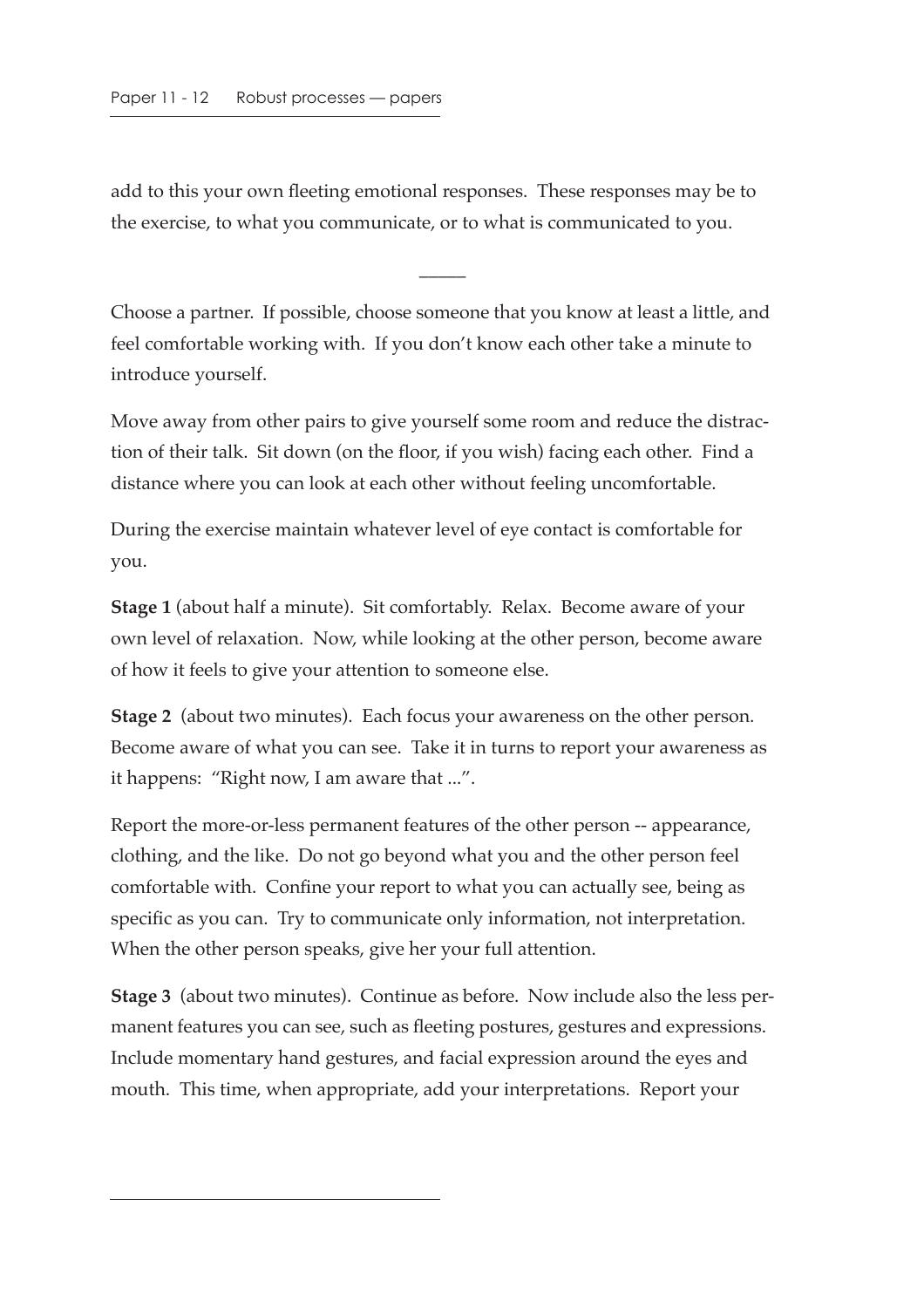awareness. If appropriate also say what you imagine is the meaning of what you observe. "I am aware that ..., [and I assume that ...]".

Give the other person your full attention when she speaks. You need not respond to what the other person says. Just report your own awareness of the other person, and your interpretation (if any). Confine yourself to what you and the other person feel comfortable with. But be aware of what you do not report, for any reason.

**Stage 4** ( about five minutes). Continue as before, reporting your awareness and your interpretation of what you see. Focus your awareness more deliberately on the fleeting expressions (particularly those about the mouth and eyes) that change from moment to moment. Report your immediate awareness. As before, add your interpretations if they are relevant. Also report your own response to what is said. "I am aware that ... [and I assume ..., and feel ...]".

Try to be aware of the other person, yourself, and your interpretations. Report your own awareness and interpretations. Listen carefully to the other person's report, and be aware of your reaction to it.

#### **Assignment 2 Awareness of others**

Choose a television programme which seems likely to involve some emotional scenes. It may be a political debate between known antagonists on one of the daily news reports like '60 minutes'. It may be a soap opera or some torrid drama.

Turn the sound off. Watch the programme (picture only) for about 20 to 30 minutes. As the programme proceeds, try to remain aware of your interpretation of what is happening on the screen. When you interpret what you see as some strong emotion, note down in a few words the emotion and the non-verbal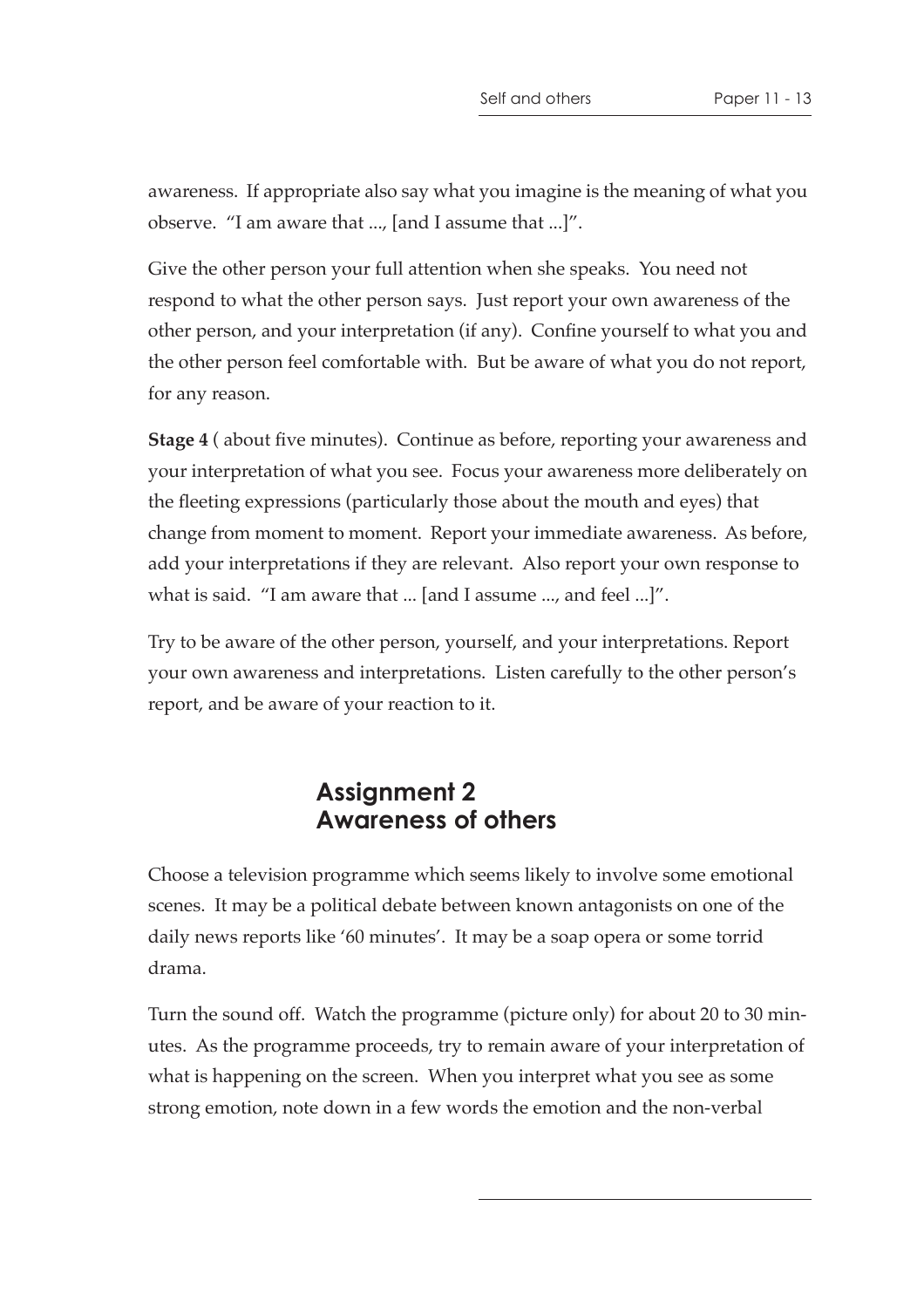expression of the person you are watching: posture, gesture, facial expression, use of space, and so on. Also note how confident you are of your interpretation.

Emotion Non-verbal signs Confidence

At the end of the time, list the emotions that seem to occur most often. Look for non-verbal signals that seem to be associated more or less consistently with particular emotions (or at least as you interpreted them).

Use the information you have gathered to answer the following questions (overleaf)

- 1. Which three or four emotions did you find easiest to interpret from visual information only?
- 2. What visual information was associated with each of the emotions?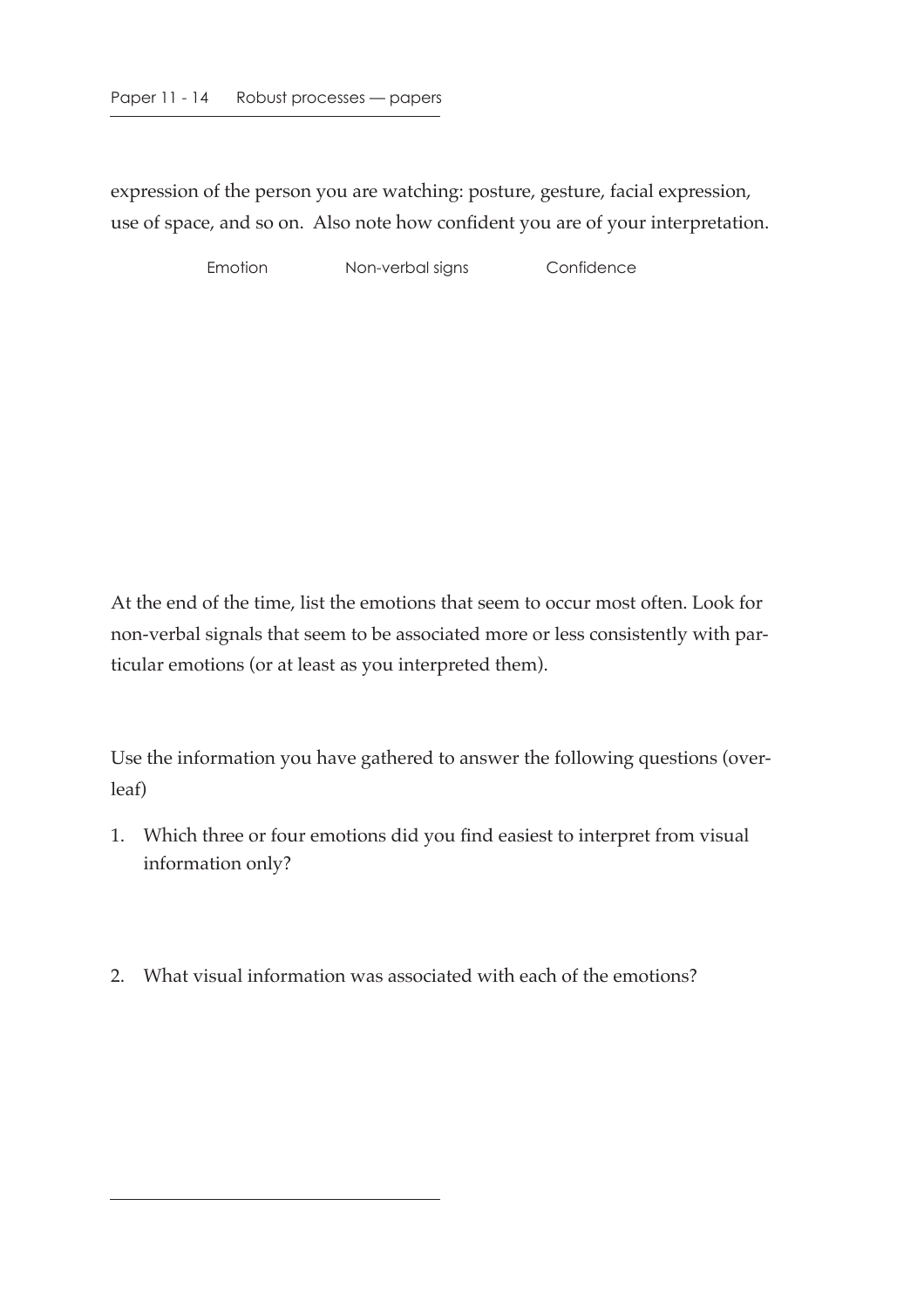- 3. How much of the time were you able to reach some interpretation of the feelings of the people you were watching?
- 4. To what extent was your interpretation based on the non-verbal signals from the person? To what extent did it depend on the context (other people, the situation, and the like) and on what had happened beforehand?
- 5. If you had been one of the people in the interaction, how much do you think your own intentions and feelings would have influenced your interpretation of others' behaviour?

### **Exercise 6 Dimensions of face to face communication**

First, consider these questions about awareness.

1. How easy do you find it to remain aware at the same time of the other person and of yourself?

 $\overline{\phantom{a}}$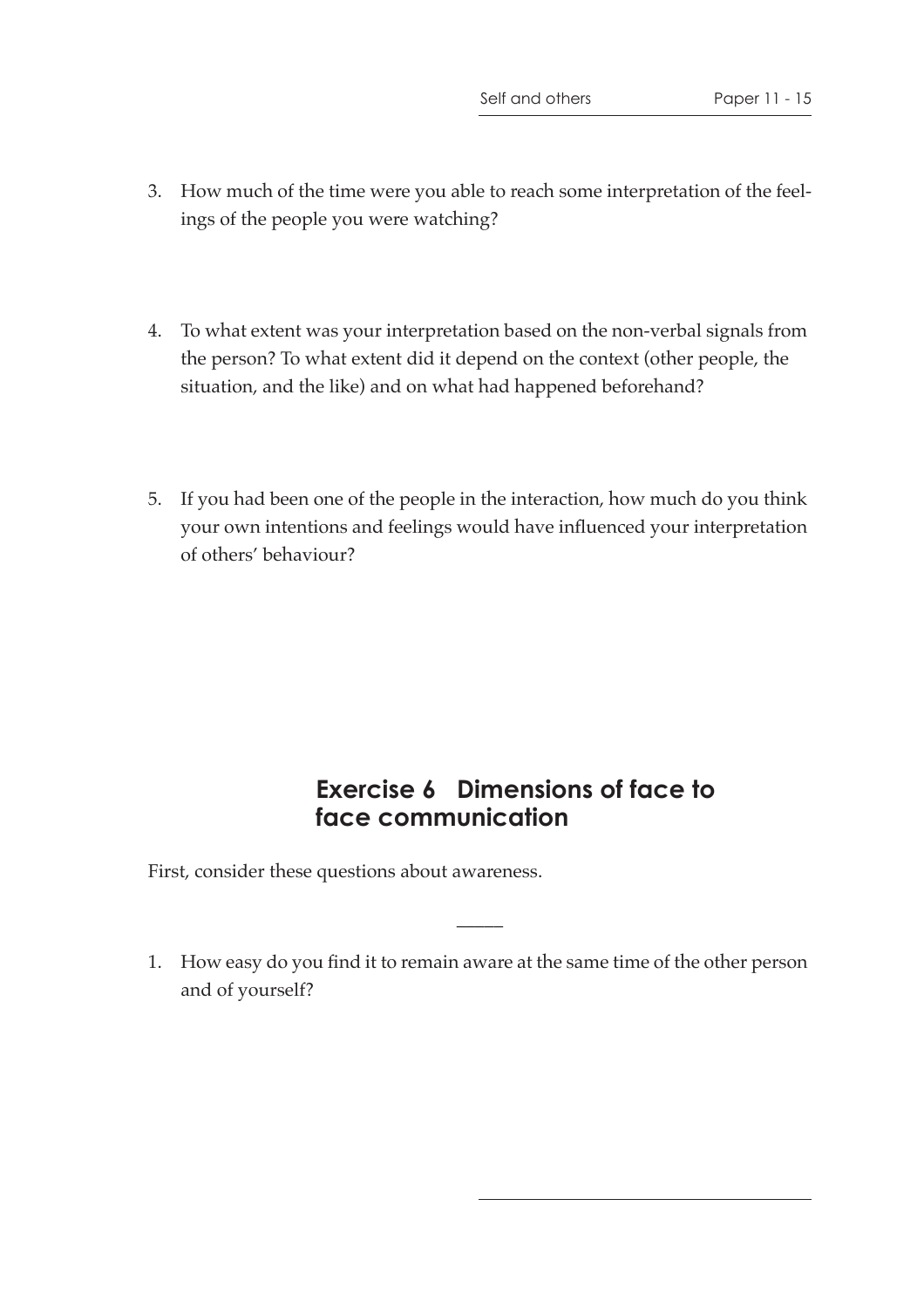- 2. How active is your mind. Does it continuously or only intermittently interpret the information that comes to you through your senses?
- 3. You have been giving your concentrated attention to yourself and another person in face-to-face communication. Was this high level of attention characterised by a recognisable feeling? In other words, does 'being attentive' feel different from being unattentive?
- 4. How different is this concentrated attention from the level of attention you usually give to the other person and yourself during face-to-face communication?

The following statements may or may not be correct. Explore your reaction to them in the light of your own past and immediate experience.

- 5. "I have the capacity to understand the information in front of me only to the extent that I pay attention to it and try to understand it."
- 6. "I have the capacity to understand others only to the extent that I can acknowledge the possibility of behaving in the same way myself."
- 7. "My perception of other's feelings is often unconscious. When conscious, it is often interpreted from my own intuitive reaction to it. I can perceive my intuitive reaction only to the extent that I am self-aware, and accepting of my reaction."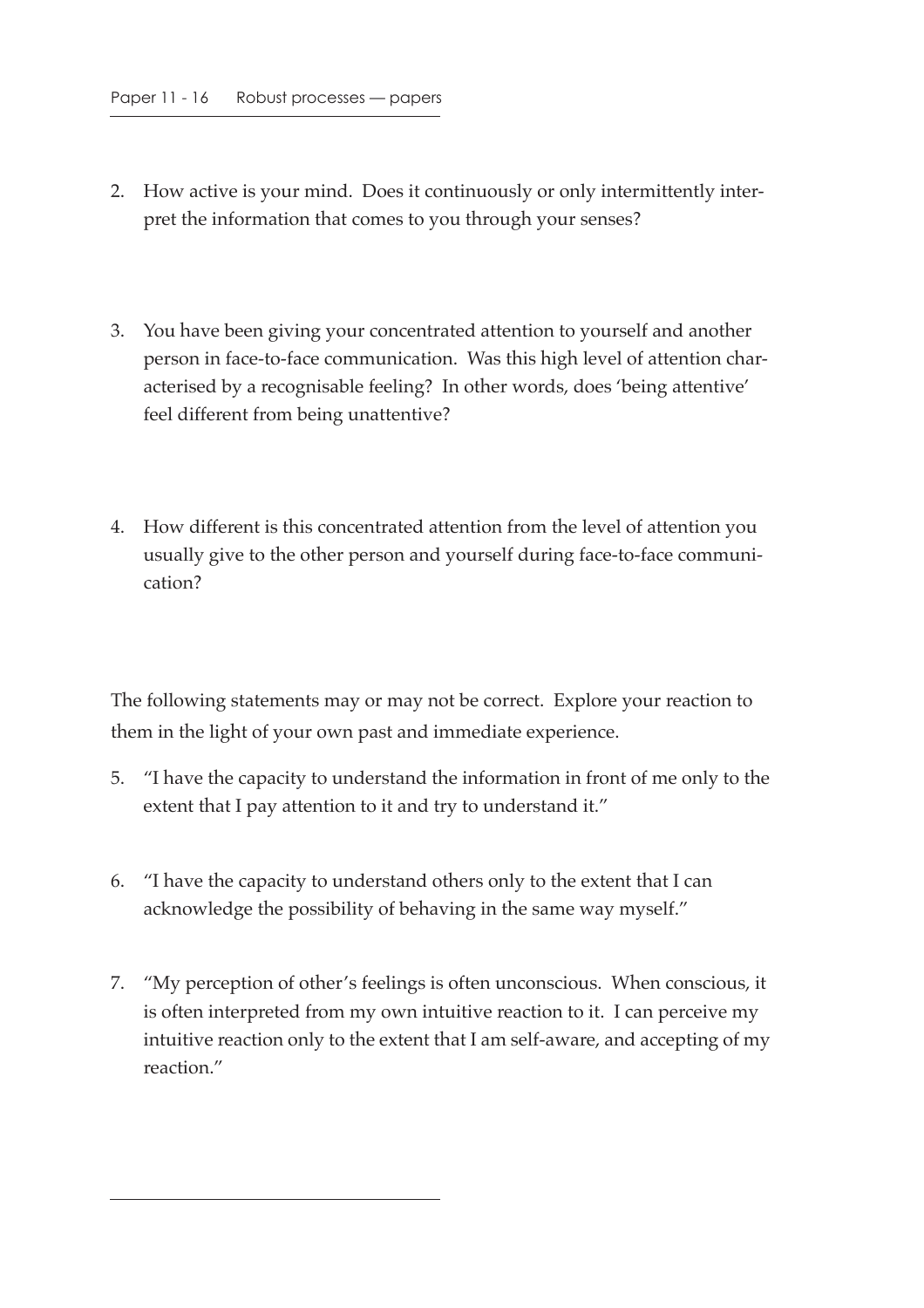#### **Exercise 7 Depth of disclosure**

At various times during the previous exercises you have been asked to be aware of: things outside yourself (including other people); your thoughts; and your emotions and other bodily reactions. Gestaltists sometimes refer to these as the outer world, the middle world, and the inner world respectively.

You can think of the inner world of feelings as being the centre of a number of concentric circles. The middle world of thoughts then lies outside that. The outer world lies both literally and figuratively beyond that again.

Here are some exercises and questions about those three worlds for you to consider.

The exercise has four stages. For stages 1 to 3, you will work in pairs. For stage 4 you will join together with another one or two pairs to compare notes.

**Stage 1**. For three minutes, talk to each other only about what you can see or hear. Limit yourself to what you can see and hear now. Do not add to it any information about your thoughts and feelings.

When you have completed stage 1, jot down a few adjectives which characterise the sort of relationship for which such an interchange would be appropriate.

Your adjectives:

**Stage 2**. For three minutes, talk to each other only about the thoughts and beliefs that are going through your mind now. Do not include anything on the world around you, or about your own feelings or attitudes to any of the material being discussed.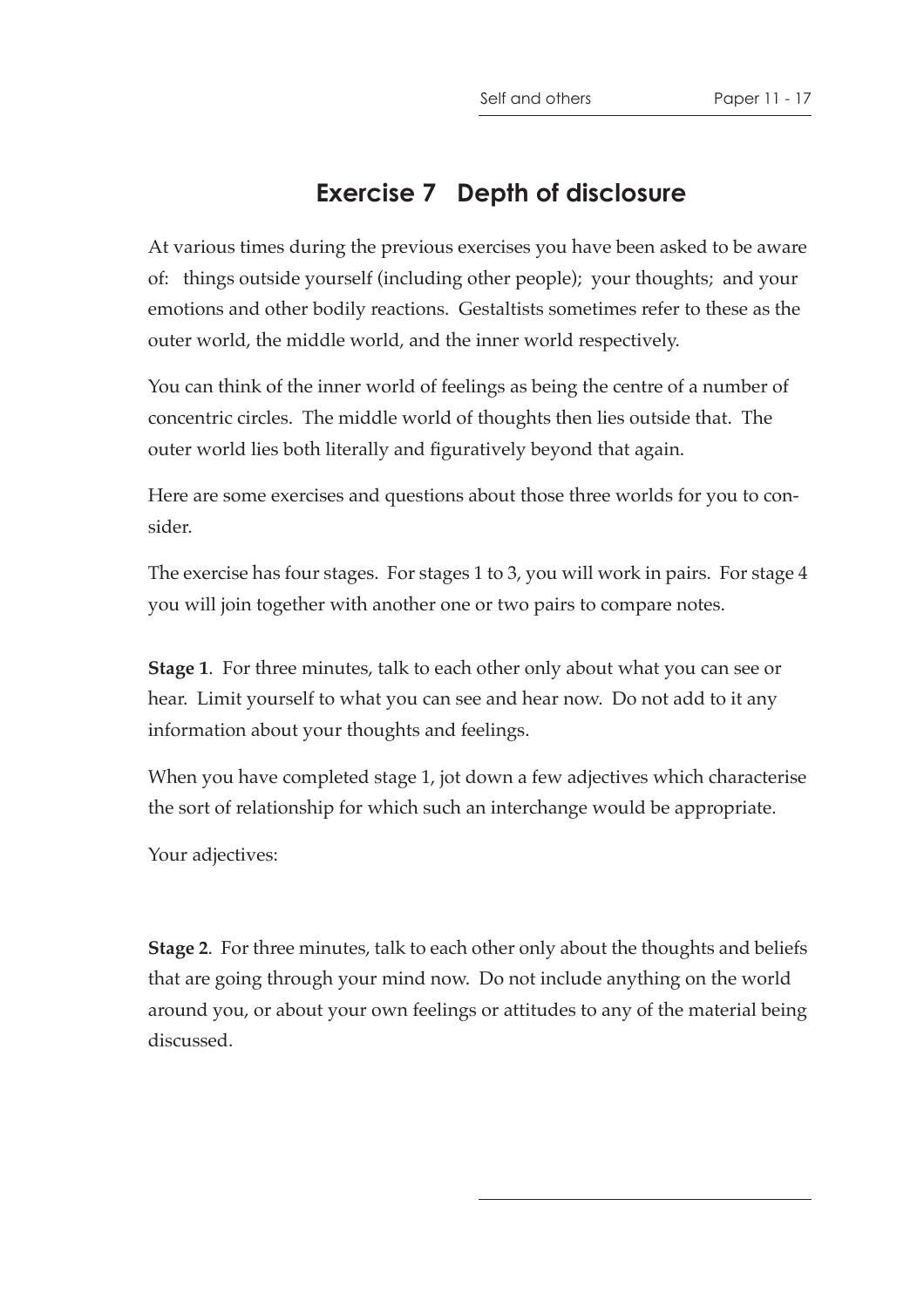When you have completed stage 2, jot down a few adjectives which describe the sort of relationship for which such an exchange would be appropriate.

Your adjectives:

**Stage 3**. For three minutes, talk to each other only about your own present feelings -- how you react emotionally to the exercise, the other person, what the other person says. Do not include any information about your thoughts, or about the outside world.

When you have completed stage 3, jot down a few adjectives which describe the sort of relationship for which such an exchange would be appropriate.

Your adjectives:

**Stage 4**. Introduce yourself briefly to one or two other pairs near you. Compare your adjectives with those devised by them. Then see if you can come to an agreement of what sort of information characterises the following relationships:

- *A distant, or casual, or formal relationship, where people are strangers, is characterised by the exchange of information mainly about ... (things and events / thoughts and beliefs / feelings)*
- An ongoing and informal (but not close) relationship is unlikely to involve the inter*change of much information about ... (things and events / thoughts and beliefs / feelings)*